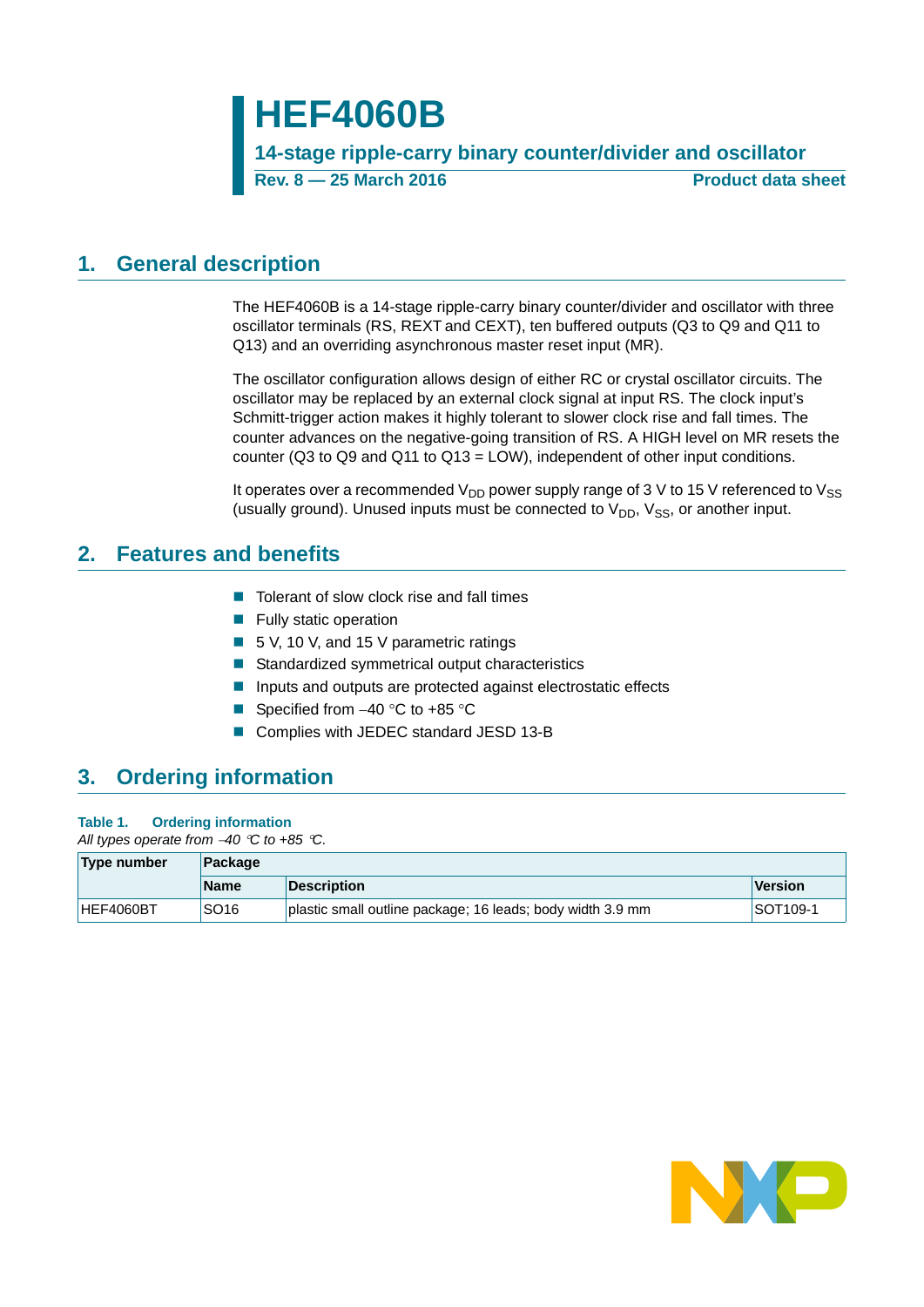### **14-stage ripple-carry binary counter/divider and oscillator**

# <span id="page-1-0"></span>**4. Functional diagram**





# <span id="page-1-1"></span>**5. Pinning information**



<span id="page-1-2"></span>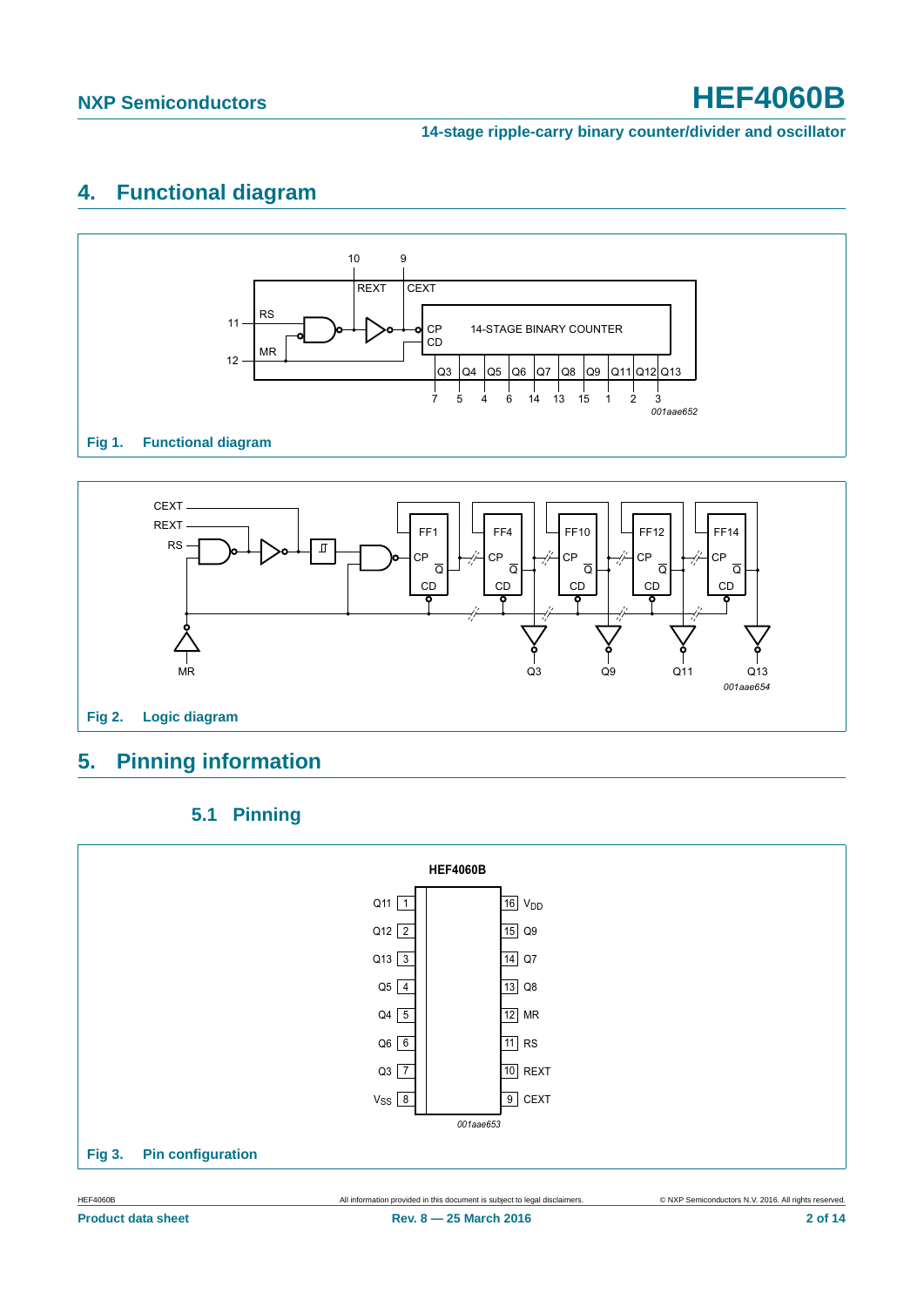## **5.2 Pin description**

<span id="page-2-2"></span>

| Table 2.<br><b>Pin description</b> |                        |                               |  |  |  |  |  |
|------------------------------------|------------------------|-------------------------------|--|--|--|--|--|
| Symbol                             | Pin                    | <b>Description</b>            |  |  |  |  |  |
| Q11 to Q13                         | 1, 2, 3                | counter output                |  |  |  |  |  |
| $\sqrt{Q}3$ to $\sqrt{Q}9$         | 7, 5, 4, 6, 14, 13, 15 | counter output                |  |  |  |  |  |
| $V_{SS}$                           | 8                      | ground supply voltage         |  |  |  |  |  |
| <b>CEXT</b>                        | 9                      | external capacitor connection |  |  |  |  |  |
| <b>REXT</b>                        | 10                     | oscillator pin                |  |  |  |  |  |
| <b>RS</b>                          | 11                     | clock input/oscillator pin    |  |  |  |  |  |
| <b>MR</b>                          | 12                     | master reset                  |  |  |  |  |  |
| V <sub>DD</sub>                    | 16                     | supply voltage                |  |  |  |  |  |

# <span id="page-2-3"></span>**6. Functional description**

| Table 3. Function table <sup>[1]</sup> |               |                         |  |  |  |  |  |
|----------------------------------------|---------------|-------------------------|--|--|--|--|--|
| Input                                  | <b>Output</b> |                         |  |  |  |  |  |
| <b>RS</b>                              | <b>MR</b>     | Q3 to Q9 and Q11 to Q13 |  |  |  |  |  |
| $\uparrow$                             |               | no change               |  |  |  |  |  |
| ╰                                      |               | count                   |  |  |  |  |  |
| Χ                                      | Н             |                         |  |  |  |  |  |

<span id="page-2-0"></span>[1]  $H = HIGH$  voltage level; L = LOW voltage level;  $\hat{T} = LOW-to$ -HIGH clock transition;  $\downarrow$  HIGH-to-LOW clock transition.

# <span id="page-2-4"></span>**7. Limiting values**

#### **Table 4. Limiting values**

*In accordance with the Absolute Maximum Rating System (IEC 60134).*

| Symbol                       | <b>Parameter</b>        | <b>Conditions</b>                                          | <b>Min</b>     | <b>Max</b>     | <b>Unit</b> |
|------------------------------|-------------------------|------------------------------------------------------------|----------------|----------------|-------------|
| <b>V<sub>DD</sub></b>        | supply voltage          |                                                            | $-0.5$         | $+18$          | V           |
| $\vert I_{\mathsf{IK}}\vert$ | input clamping current  | $V_1 < -0.5$ V or $V_1 > V_{DD} + 0.5$ V                   |                | ±10            | mA          |
| $ V_1$                       | input voltage           |                                                            | $-0.5$         | $V_{DD}$ + 0.5 | V           |
| $I_{OK}$                     | output clamping current | $V_{\rm O}$ < -0.5 V or $V_{\rm O}$ > $V_{\rm DD}$ + 0.5 V |                | ±10            | mA          |
| $I_{\text{UO}}$              | input/output current    |                                                            |                | ±10            | mA          |
| $I_{DD}$                     | supply current          |                                                            | $\blacksquare$ | 50             | mA          |
| $T_{\text{stg}}$             | storage temperature     |                                                            | $-65$          | $+150$         | ℃           |
| $\mathsf{T}_{\mathsf{amb}}$  | ambient temperature     |                                                            | $-40$          | $+85$          | $^{\circ}C$ |
| $P_{\text{tot}}$             | total power dissipation | $T_{amb}$ –40 °C to +85 °C                                 |                |                |             |
|                              |                         | $[1]$<br>SO <sub>16</sub> package                          | ۰              | 500            | mW          |
| $\mathsf{P}$                 | power dissipation       | per output                                                 |                | 100            | mW          |

<span id="page-2-1"></span>[1] For SO16 package:  $P_{tot}$  derates linearly with 8 mW/K above 70 °C.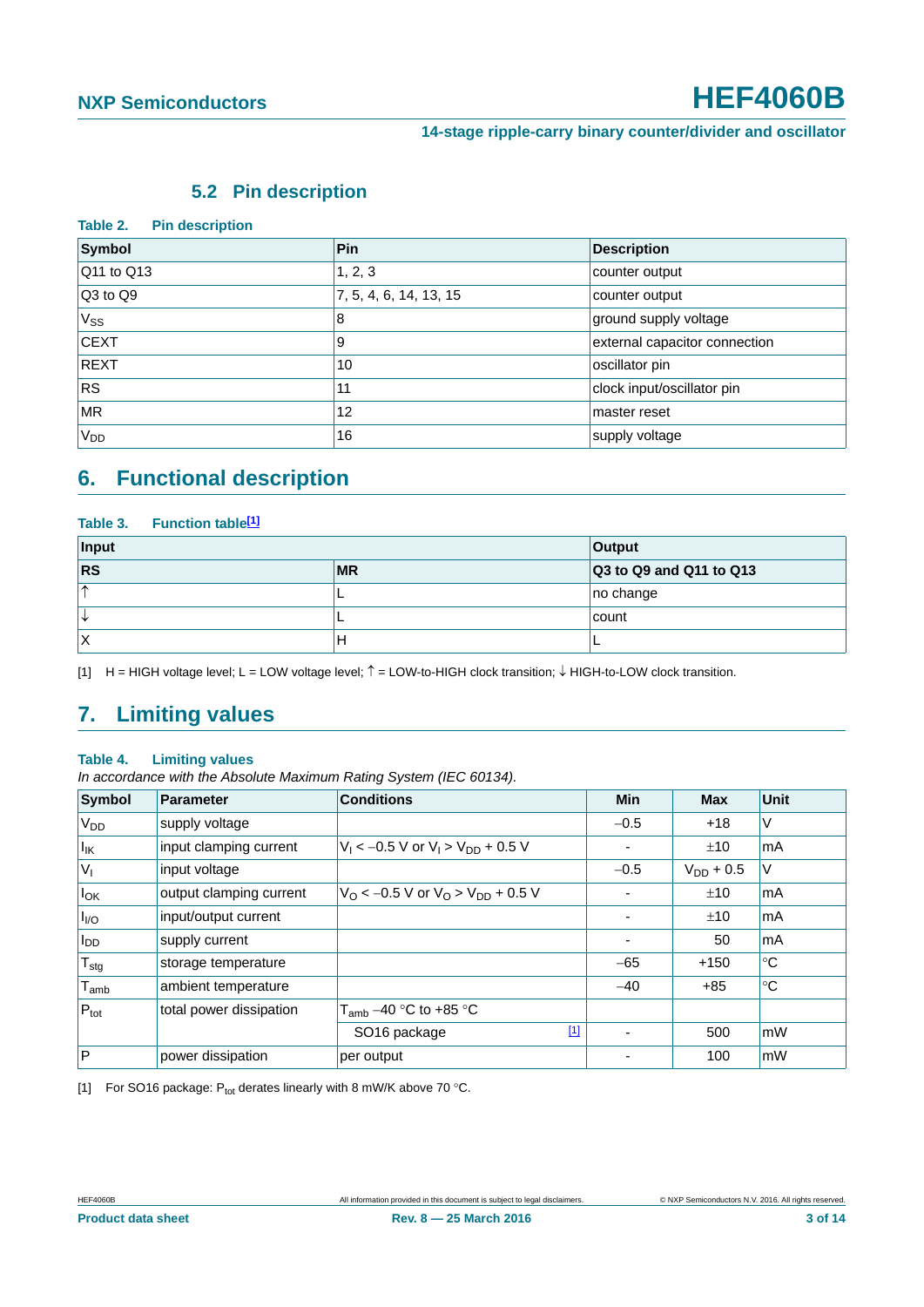# <span id="page-3-0"></span>**8. Recommended operating conditions**

| Symbol              | <b>Parameter</b>               | <b>Conditions</b> | <b>Min</b>               | <b>Typ</b>               | <b>Max</b>      | <b>Unit</b> |
|---------------------|--------------------------------|-------------------|--------------------------|--------------------------|-----------------|-------------|
| $V_{DD}$            | supply voltage                 |                   | 3                        | $\overline{\phantom{0}}$ | 15              | V           |
| $ V_1$              | input voltage                  |                   | $\mathbf 0$              | $\overline{\phantom{a}}$ | V <sub>DD</sub> | ٧           |
| $T_{\mathsf{amb}}$  | ambient temperature            | in free air       | $-40$                    | $\overline{\phantom{a}}$ | $+85$           | $^{\circ}C$ |
| $\Delta t/\Delta V$ | input transition rise and fall | input MR          |                          |                          |                 |             |
|                     | rate                           | $V_{DD} = 5 V$    | $\overline{\phantom{0}}$ | $\overline{\phantom{a}}$ | 3.75            | $\mu$ s/V   |
|                     |                                | $V_{DD} = 10 V$   | $\overline{a}$           | $\overline{\phantom{a}}$ | 0.5             | $\mu$ s/V   |
|                     |                                | $V_{DD} = 15 V$   | $\overline{\phantom{0}}$ | $\overline{\phantom{a}}$ | 0.08            | $\mu$ s/V   |

#### **Table 5. Recommended operating conditions**

# <span id="page-3-1"></span>**9. Static characteristics**

#### **Table 6. Static characteristics**

 $V_{SS} = 0$  V;  $V_I = V_{SS}$  or  $V_{DD}$  unless otherwise specified.

| Symbol                | Parameter             | <b>Conditions</b>       | <b>V<sub>DD</sub></b> | $T_{amb} = -40 °C$       |                          | $T_{amb}$ = 25 °C        |                          | $T_{amb}$ = 85 °C        |                          | Unit   |
|-----------------------|-----------------------|-------------------------|-----------------------|--------------------------|--------------------------|--------------------------|--------------------------|--------------------------|--------------------------|--------|
|                       |                       |                         |                       | Min                      | <b>Max</b>               | Min                      | <b>Max</b>               | <b>Min</b>               | <b>Max</b>               |        |
| V <sub>IH</sub>       | <b>HIGH-level</b>     | $ I_O  < 1 \mu A$       | 5 V                   | 3.5                      |                          | 3.5                      |                          | 3.5                      |                          | $\vee$ |
|                       | input voltage         |                         | 10 V                  | 7.0                      | $\blacksquare$           | 7.0                      | ÷,                       | 7.0                      | ä,                       | V      |
|                       |                       |                         | 15 V                  | 11.0                     | $\blacksquare$           | 11.0                     | $\blacksquare$           | 11.0                     | $\blacksquare$           | V      |
| $V_{IL}$              | LOW-level             | $ I_O  < 1 \mu A$       | 5 V                   | $\blacksquare$           | 1.5                      | $\blacksquare$           | 1.5                      | $\overline{\phantom{a}}$ | 1.5                      | V      |
|                       | input voltage         |                         | 10 V                  | $\blacksquare$           | 3.0                      | $\overline{\phantom{a}}$ | 3.0                      | $\overline{\phantom{a}}$ | 3.0                      | V      |
|                       |                       |                         | 15 V                  | $\blacksquare$           | 4.0                      | $\overline{\phantom{a}}$ | 4.0                      | $\blacksquare$           | 4.0                      | V      |
| <b>V<sub>OH</sub></b> | <b>HIGH-level</b>     | $ I_{\rm O}  < 1 \mu A$ | 5 V                   | 4.95                     | $\overline{\phantom{a}}$ | 4.95                     | $\overline{\phantom{a}}$ | 4.95                     | $\overline{\phantom{a}}$ | V      |
|                       | output voltage        |                         | 10 V                  | 9.95                     | $\blacksquare$           | 9.95                     | $\overline{\phantom{a}}$ | 9.95                     | $\blacksquare$           | V      |
|                       |                       |                         | 15 V                  | 14.95                    | $\blacksquare$           | 14.95                    | $\blacksquare$           | 14.95                    |                          | $\vee$ |
| <b>V<sub>OL</sub></b> | LOW-level             | $ I_O  < 1 \mu A$       | 5 V                   | $\omega$                 | 0.05                     | $\blacksquare$           | 0.05                     | $\blacksquare$           | 0.05                     | V      |
|                       | output voltage        |                         | 10 V                  | $\blacksquare$           | 0.05                     | $\blacksquare$           | 0.05                     | $\overline{\phantom{a}}$ | 0.05                     | V      |
|                       |                       |                         | 15 V                  | $\blacksquare$           | 0.05                     | $\overline{\phantom{a}}$ | 0.05                     | $\overline{\phantom{a}}$ | 0.05                     | V      |
| $I_{OH}$              | <b>HIGH-level</b>     | $V_O = 2.5 V$           | 5 V                   | $\blacksquare$           | $-1.7$                   | $\blacksquare$           | $-1.4$                   | $\blacksquare$           | $-1.1$                   | mA     |
|                       | output current        | $V_{\Omega} = 4.6 V$    | 5 V                   | $\overline{\phantom{a}}$ | $-0.52$                  | $\blacksquare$           | $-0.44$                  | $\overline{\phantom{a}}$ | $-0.36$                  | mA     |
|                       |                       | $V_{O} = 9.5 V$         | 10 V                  | $\overline{\phantom{a}}$ | $-1.3$                   | $\overline{\phantom{a}}$ | $-1.1$                   | $\overline{\phantom{a}}$ | $-0.9$                   | mA     |
|                       |                       | $V_{\Omega}$ = 13.5 V   | 15 V                  | $\blacksquare$           | $-3.6$                   | $\sim$                   | $-3.0$                   | $\blacksquare$           | $-2.4$                   | mA     |
| $I_{OL}$              | LOW-level             | $V_{O} = 0.4 V$         | 5 V                   | 0.52                     | $\blacksquare$           | 0.44                     | $\blacksquare$           | 0.36                     | $\blacksquare$           | mA     |
|                       | output current        | $V_{O} = 0.5 V$         | 10 V                  | 1.3                      | $\Box$                   | 1.1                      | ä,                       | 0.9                      | ä,                       | mA     |
|                       |                       | $V_{\Omega} = 1.5 V$    | 15 V                  | 3.6                      | $\blacksquare$           | 3.0                      | $\blacksquare$           | 2.4                      | ÷,                       | mA     |
| $\vert I_1 \vert$     | input leakage current |                         | 15 V                  | $\blacksquare$           | ±0.3                     | $\blacksquare$           | ±0.3                     | $\blacksquare$           | ±1.0                     | μA     |
| $I_{DD}$              | supply current        | $I_{O} = 0 A$           | 5 V                   | $\blacksquare$           | 20                       | $\blacksquare$           | 20                       | $\blacksquare$           | 150                      | μA     |
|                       |                       |                         | 10 V                  | $\blacksquare$           | 40                       | $\blacksquare$           | 40                       | $\overline{\phantom{a}}$ | 300                      | μA     |
|                       |                       |                         | 15 V                  | $\blacksquare$           | 80                       | $\blacksquare$           | 80                       | $\overline{\phantom{a}}$ | 600                      | μA     |
| $C_1$                 | input capacitance     |                         |                       | $\blacksquare$           | $\blacksquare$           | $\blacksquare$           | 7.5                      | $\blacksquare$           | $\blacksquare$           | pF     |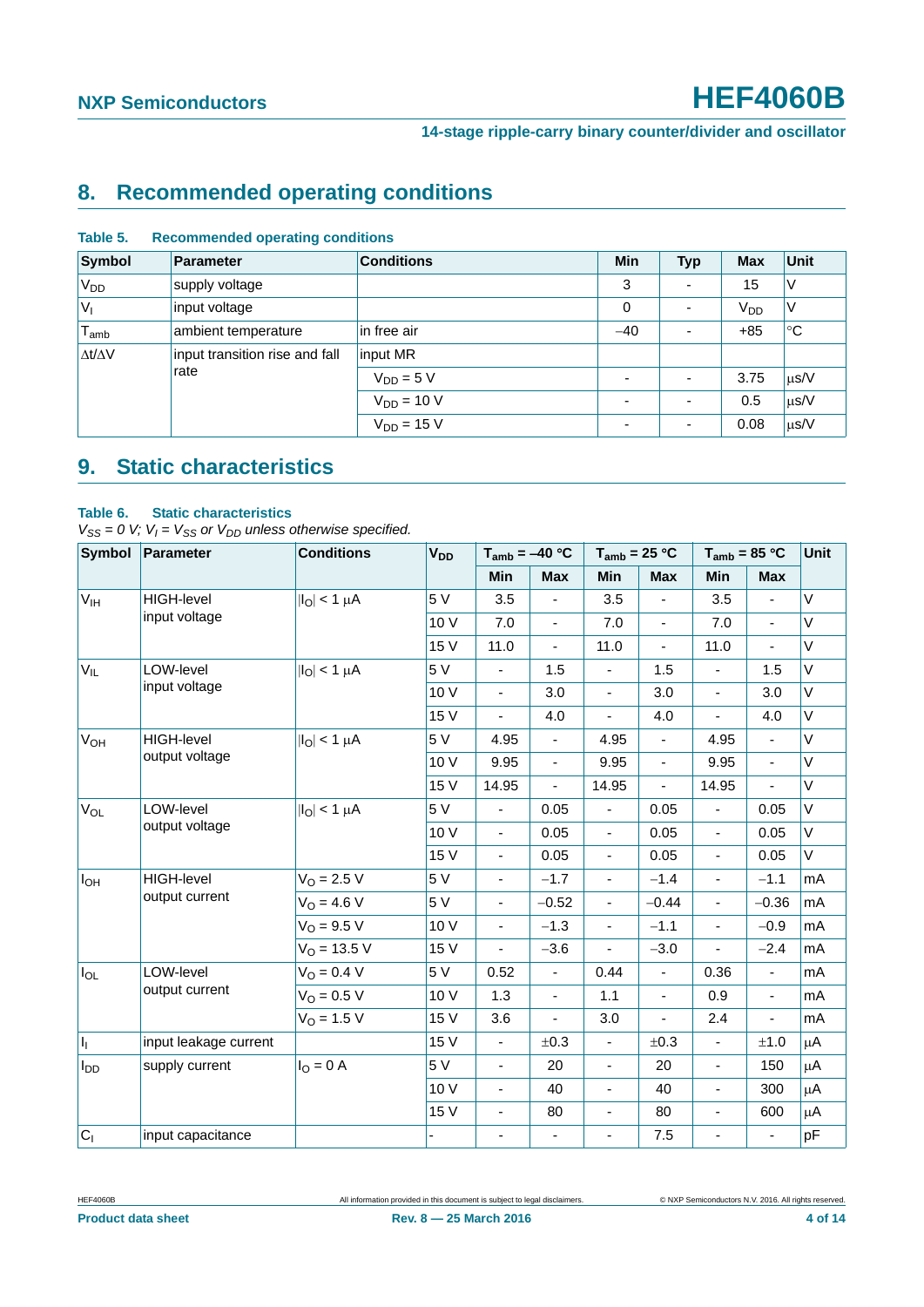# <span id="page-4-3"></span>**10. Dynamic characteristics**

#### **Table 7. Dynamic characteristics**

 $T_{amb} = 25 \degree C$ ;  $V_{SS} = 0$  V;  $C_L = 50$  pF;  $t_r = t_f \le 20$  ns; unless otherwise specified.

| Symbol           | <b>Parameter</b>  | <b>Conditions</b>         | <b>V<sub>DD</sub></b> | <b>Extrapolation formula[1]</b>                        | Min                          | <b>Typ</b> | <b>Max</b>               | Unit       |
|------------------|-------------------|---------------------------|-----------------------|--------------------------------------------------------|------------------------------|------------|--------------------------|------------|
| $t_{\rm pd}$     | propagation delay | $RS \rightarrow Q3$ ;     | 5 V                   | $\frac{[2]}{[2]}$ 183 ns + (0.55 ns/pF) C <sub>L</sub> | $\blacksquare$               | 210        | 420                      | ns         |
|                  |                   | see Figure 4              | 10 V                  | 69 ns + (0.23 ns/pF) $C_L$                             | $\blacksquare$               | 80         | 160                      | ns         |
|                  |                   |                           | 15 V                  | 42 ns + (0.16 ns/pF) $C_L$                             | $\frac{1}{2}$                | 50         | 100                      | ns         |
|                  |                   | $Qn \rightarrow Qn + 1$ ; | 5 V                   | $\overline{\phantom{a}}$                               | $\blacksquare$               | 25         | 50                       | ns         |
|                  |                   | see Figure 4              | 10 V                  | ä,                                                     | $\overline{\phantom{a}}$     | 10         | 20                       | ns         |
|                  |                   |                           | 15 V                  | $\blacksquare$                                         | $\overline{\phantom{a}}$     | 6          | 12                       | ns         |
|                  |                   | $MR \rightarrow Qn$ ;     | 5 V                   | 73 ns + (0.55 ns/pF) $C_L$                             | $\qquad \qquad \blacksquare$ | 100        | 200                      | ns         |
|                  |                   | <b>HIGH to LOW</b>        | 10 V                  | 29 ns + (0.23 ns/pF) $C_L$                             | $\qquad \qquad \blacksquare$ | 40         | 80                       | ns         |
|                  |                   | see Figure 4              | 15 V                  | 22 ns + (0.16 ns/pF) $C_L$                             | $\frac{1}{2}$                | 30         | 60                       | ns         |
| $ t_t $          | transition time   | see Figure 4              | 5 V                   | $\frac{3}{3}$ 10 ns + (1.00 ns/pF) C <sub>L</sub>      | $\qquad \qquad \blacksquare$ | 60         | 120                      | ns         |
|                  |                   |                           | 10 V                  | 9 ns + (0.42 ns/pF) $C_L$                              | $\frac{1}{2}$                | 30         | 60                       | ns         |
|                  |                   |                           | 15 V                  | 6 ns + (0.28 ns/pF) $C_L$                              | $\qquad \qquad \blacksquare$ | 20         | 40                       | ns         |
| t <sub>w</sub>   | pulse width       | minimum width:            | 5 V                   |                                                        | 120                          | 60         | ÷,                       | ns         |
|                  |                   | RS HIGH;                  | 10 V                  |                                                        | 50                           | 25         | ÷,                       | ns         |
|                  |                   | see Figure 4              | 15 V                  |                                                        | 30                           | 15         | $\overline{\phantom{0}}$ | ns         |
|                  |                   | minimum width;            | 5 V                   |                                                        | 50                           | 25         | $\overline{\phantom{0}}$ | ns         |
|                  |                   | MR HIGH;                  | 10 V                  |                                                        | 30                           | 15         | $\overline{\phantom{0}}$ | ns         |
|                  |                   | see Figure 4              | 15 V                  |                                                        | 20                           | 10         | $\overline{\phantom{0}}$ | ns         |
| $t_{rec}$        | recovery time     | input MR;                 | 5 V                   |                                                        | 160                          | 80         | $\overline{\phantom{0}}$ | ns         |
|                  |                   | see Figure 4              | 10V                   |                                                        | 80                           | 40         | ÷,                       | ns         |
|                  |                   |                           | 15 V                  |                                                        | 60                           | 30         | $\overline{\phantom{0}}$ | ns         |
| $f_{\text{max}}$ | maximum frequency | input RS;                 | 5 V                   |                                                        | 4                            | 8          | ÷,                       | <b>MHz</b> |
|                  |                   | see Figure 4              | 10 V                  |                                                        | 10                           | 20         | ٠                        | <b>MHz</b> |
|                  |                   |                           | 15 V                  |                                                        | 15                           | 30         | ÷,                       | <b>MHz</b> |

<span id="page-4-0"></span>[1] The typical values of the propagation delay and transition times are calculated from the extrapolation formulas shown  $(C_L$  in pF).

<span id="page-4-1"></span>[2]  $t_{pd}$  is the same as  $t_{PHL}$  and  $t_{PLH}$ .

<span id="page-4-2"></span>[3]  $t_t$  is the same as  $t_{THL}$  and  $t_{TLH}$ .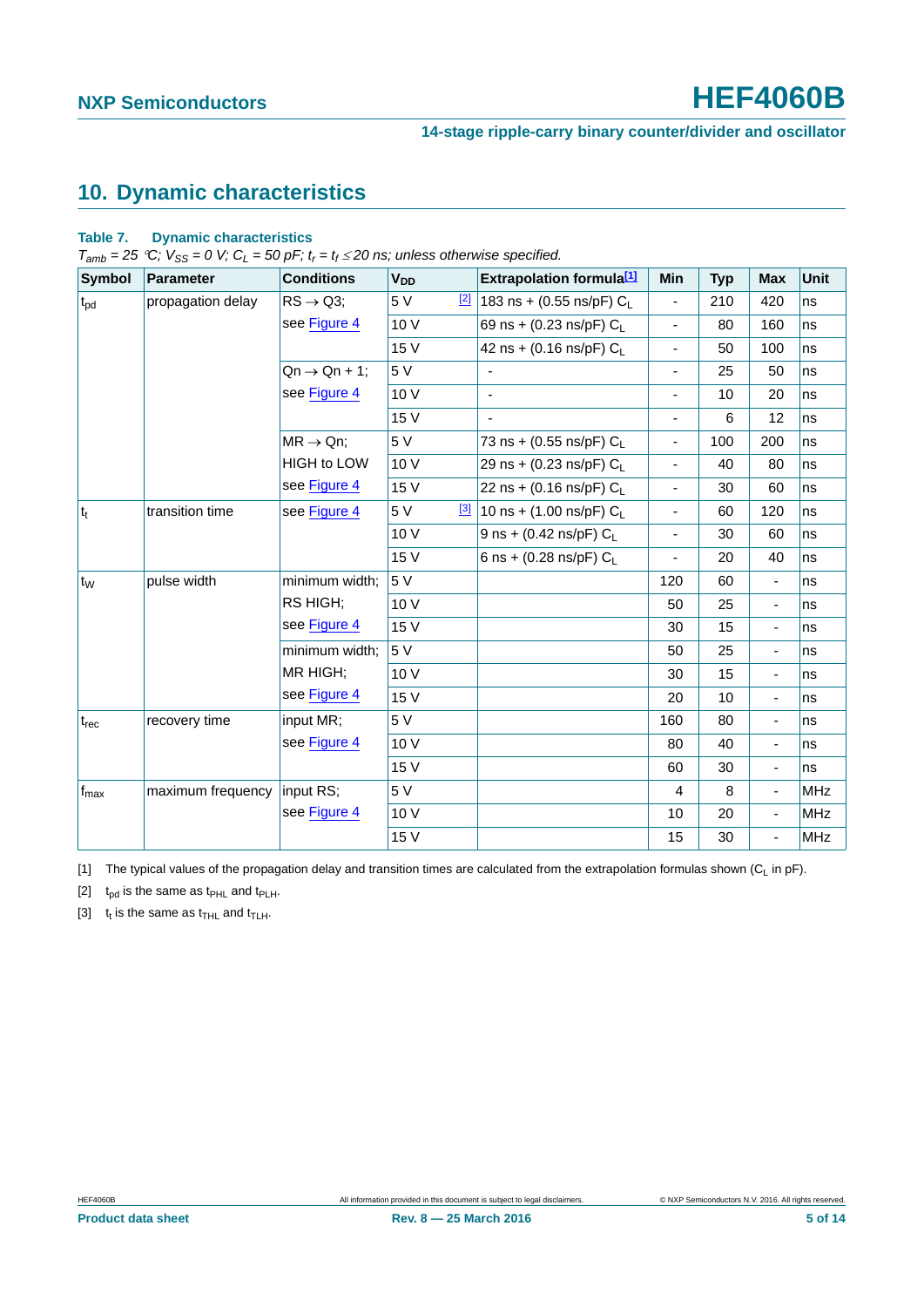### **14-stage ripple-carry binary counter/divider and oscillator**

#### **Table 8. Power dissipation**

*Dynamic power dissipation P<sub>D</sub> and total power dissipation P<sub>tot</sub> can be calculated from the formulas shown.*  $T_{amb} = 25 \degree C$ .

|                  | Symbol Parameter | <b>Conditions</b>         | <b>V<sub>DD</sub></b> | Typical formula for $P_D$ and $P_{tot}$ ( $\mu$ W) <sup>[1]</sup>                                                                                                                           |
|------------------|------------------|---------------------------|-----------------------|---------------------------------------------------------------------------------------------------------------------------------------------------------------------------------------------|
| $P_D$            | dynamic power    | per device                | .5 V                  | $P_D = 700 \times f_i + \Sigma(f_0 \times C_1) \times V_{DD}^2$                                                                                                                             |
| dissipation      |                  |                           |                       | 10 V $ P_D = 3300 \times f_i + \Sigma(f_o \times C_l) \times V_{DD}^2$                                                                                                                      |
|                  |                  |                           |                       | 15 V $ P_D = 8900 \times f_i + \Sigma(f_0 \times C_1) \times V_{DD}^2$                                                                                                                      |
| $P_{\text{tot}}$ | total power      | when using                | 15 V                  | $P_{\text{tot}} = 700 \times f_{\text{osc}} + \Sigma (f_0 \times C_L) \times V_{DD}^2 + 2 \times C_t \times V_{DD}^2 \times f_{\text{osc}} + 690 \times V_{DD}$                             |
|                  | dissipation      | the on-chip<br>oscillator |                       | 10 V $ P_{\text{tot}} = 3300 \times f_{\text{osc}} + \Sigma(f_0 \times C_L) \times V_{\text{DD}}^2 + 2 \times C_t \times V_{\text{DD}}^2 \times f_{\text{osc}} + 6900 \times V_{\text{DD}}$ |
|                  |                  |                           |                       | 15 V $ P_{\text{tot}} = 8900 \times f_{\text{osc}} + \Sigma (f_0 \times C_L) \times V_{DD}^2 + 2 \times C_t \times V_{DD}^2 \times f_{\text{osc}} + 22000 \times V_{DD}$                    |

<span id="page-5-1"></span>[1] Where:

 $f_i$  = input frequency in MHz;  $f_o$  = output frequency in MHz;

 $C_L$  = output load capacitance in pF;

 $V_{DD}$  = supply voltage in V;

 $\Sigma(f_0 \times C_L)$  = sum of the outputs;

 $C_t =$  timing capacitance (pF);

 $f_{\text{osc}}$  = oscillator frequency (MHz).

# <span id="page-5-3"></span>**11. Waveforms**



#### <span id="page-5-2"></span><span id="page-5-0"></span>**Table 9. Measurement points**

| <b>Supply voltage</b> | Input       | <b>Output</b> |  |
|-----------------------|-------------|---------------|--|
| $V_{DD}$              | $V_{M}$     | $V_{M}$       |  |
| 5 V to 15 V           | $0.5V_{DD}$ | $0.5V_{DD}$   |  |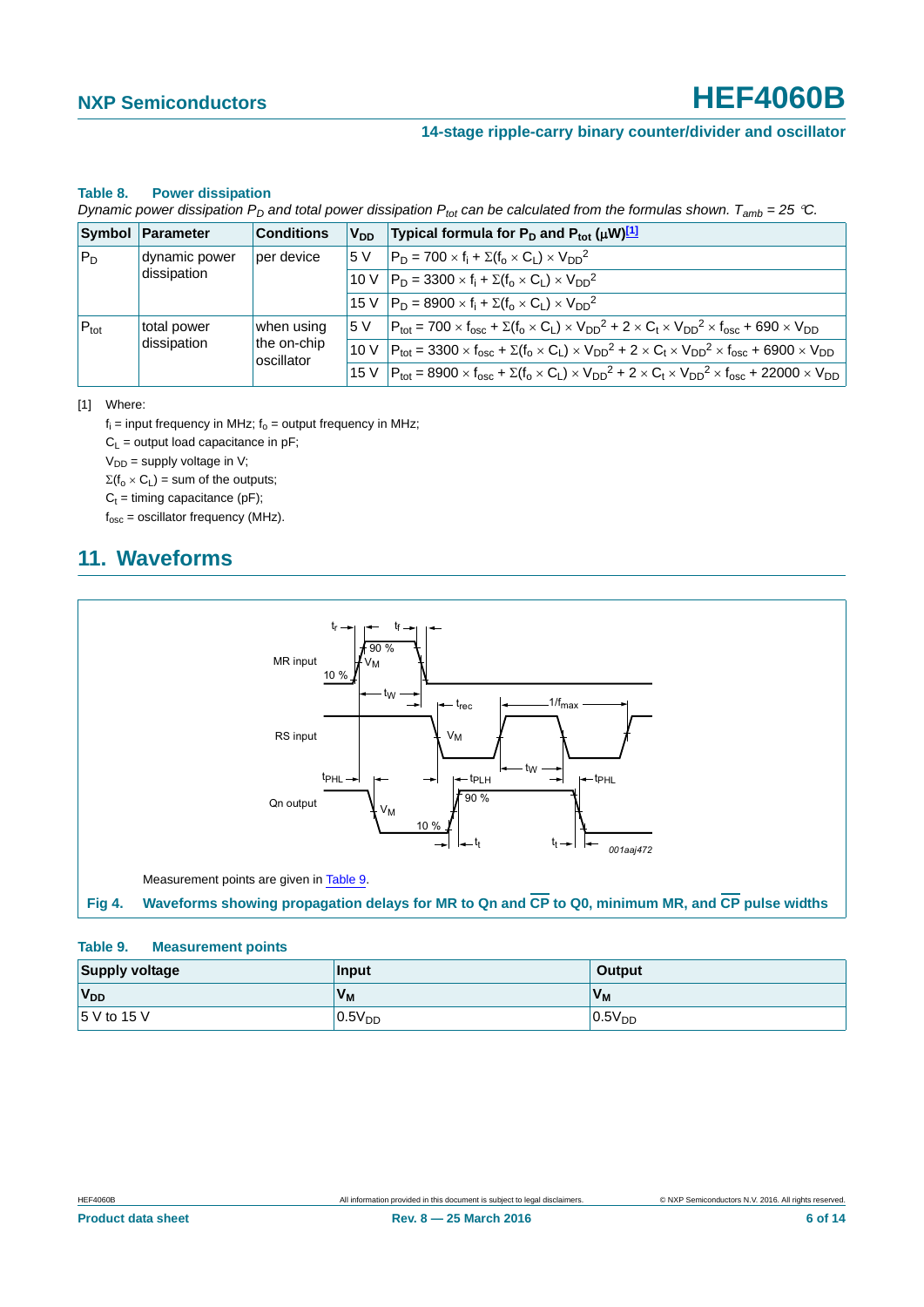#### **14-stage ripple-carry binary counter/divider and oscillator**



#### <span id="page-6-0"></span>**Table 10. Measurement point and test data**

| Supply voltage        | Input                | Load         |          |
|-----------------------|----------------------|--------------|----------|
| <b>V<sub>DD</sub></b> |                      | ւթ, ւք       | ◡        |
| $15$ V to 15 V        | $V_{SS}$ or $V_{DD}$ | $\leq 20$ ns | $ 50$ pF |

# <span id="page-6-1"></span>**12. RC oscillator**



## <span id="page-6-2"></span>**12.1 Timing component limitations**

The oscillator frequency is mainly determined by  $R_t \times C_t$ , provided  $R_t \ll R2$  and  $R2 \times C2 \ll R_t \times C_t$ . The influence of the forward voltage across the input protection diodes on the frequency is minimized by R2. The stray capacitance C2 should be kept as small as possible. In consideration of accuracy,  $C_t$  must be larger than the inherent stray capacitance.  $R_t$  must be larger than the LOCMOS (Local Oxidation Complementary Metal-Oxide Semiconductor) 'ON' resistance in series with it, which typically is 500  $\Omega$  at  $V_{DD} = 5$  V, 300  $\Omega$  at V<sub>DD</sub> = 10 V and 200  $\Omega$  at V<sub>DD</sub> = 15 V.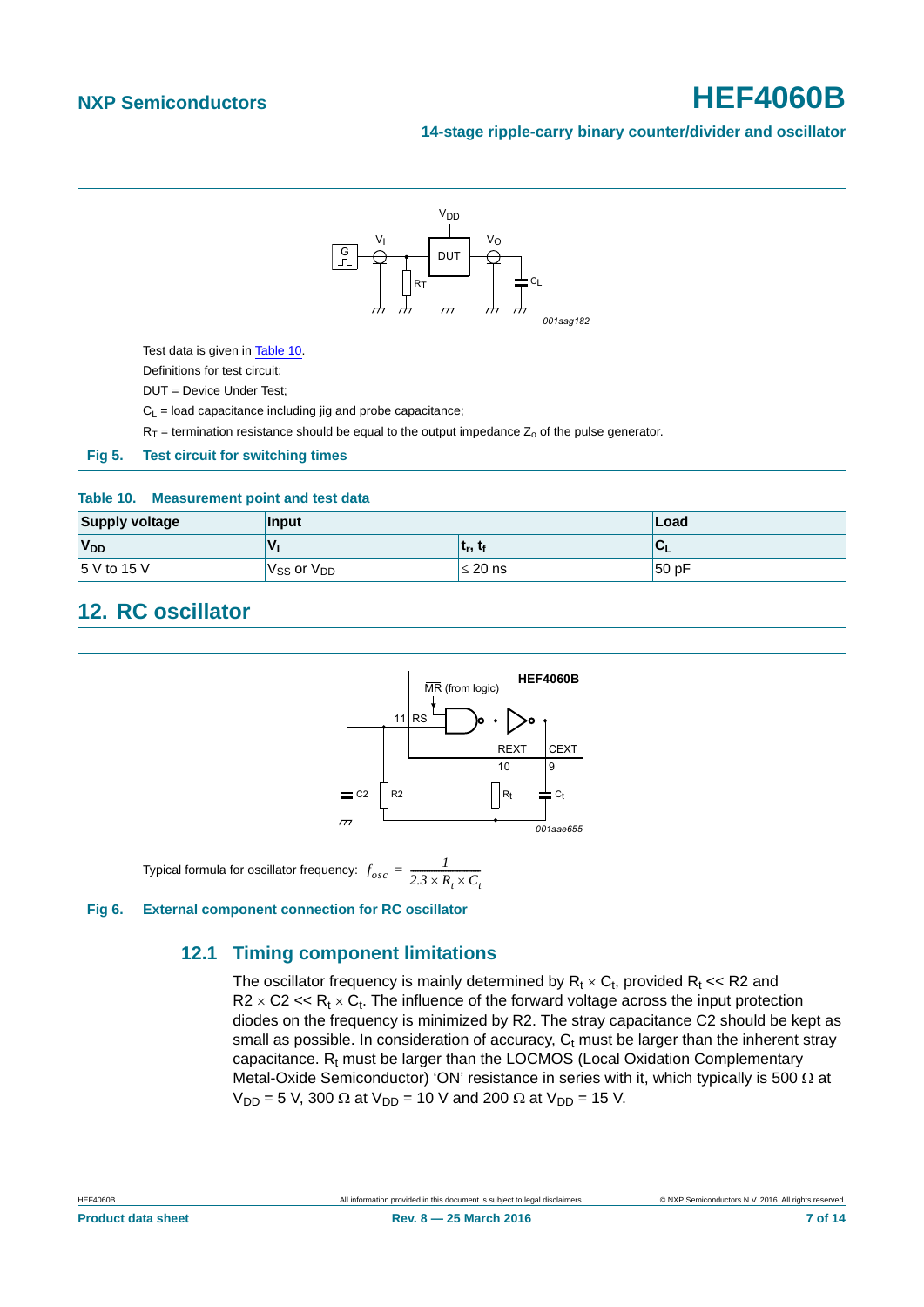The recommended values for these components to maintain agreement with the typical oscillation formula are:

 $C_t \ge 100$  pF, up to any practical value,

10 k $\Omega \le R_t \le 1$  M $\Omega$ .

## **12.2 Typical crystal oscillator circuit**

In [Figure 7,](#page-7-0) R2 is the power limiting resistor. For starting and maintaining oscillation a minimum transconductance is necessary.

<span id="page-7-1"></span><span id="page-7-0"></span>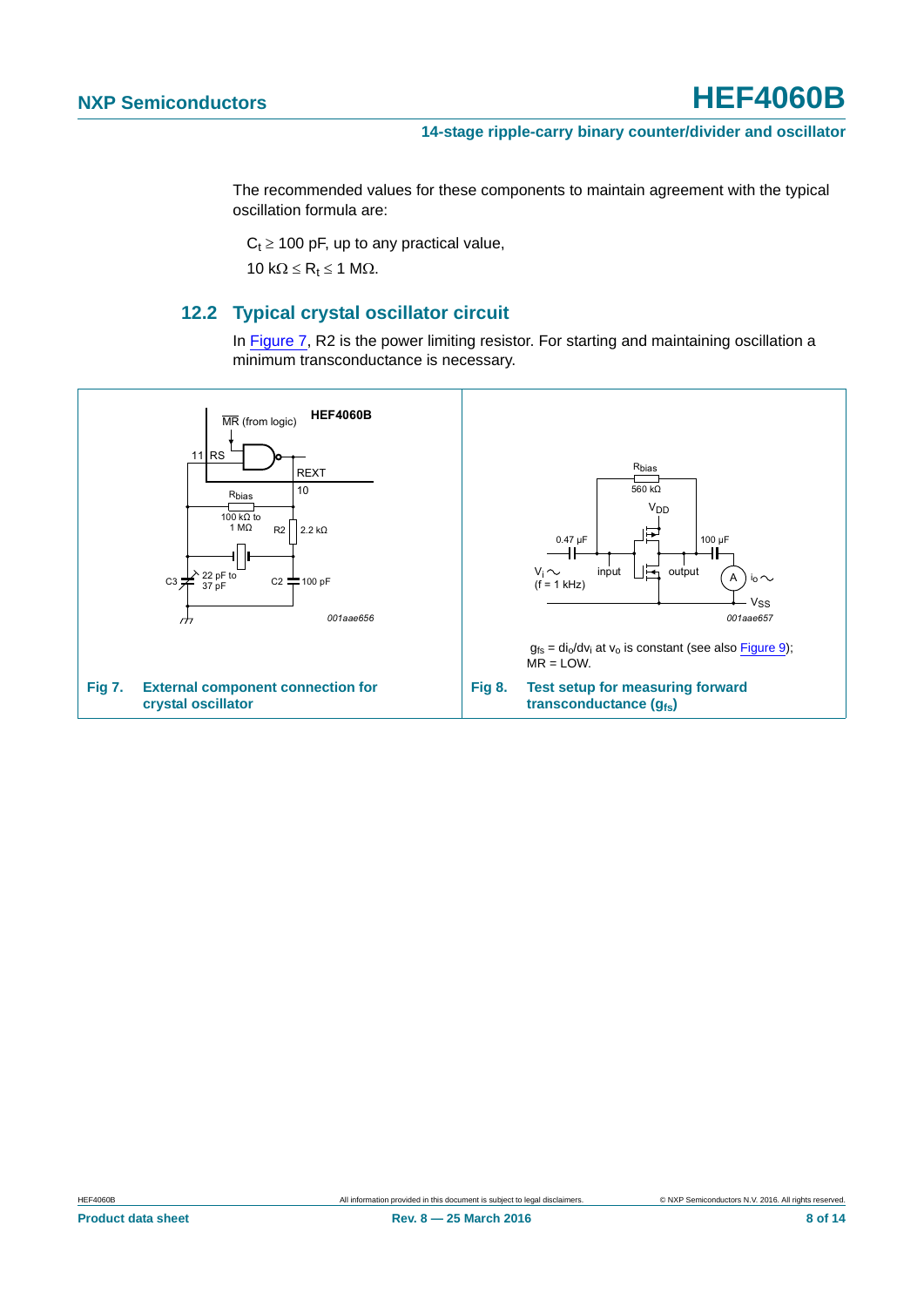#### **14-stage ripple-carry binary counter/divider and oscillator**



<span id="page-8-0"></span>Lines (3) and (4):  $V_{DD} = 10$  V.

Lines (5) and (6):  $V_{DD} = 5$  V.

Lines (1), (3), (6):  $R_t = 100 \text{ k}\Omega$ ;  $C_t = 1 \text{ nF}$ ; R2 = 0 W. Lines (2), (4), (5):  $R_t = 100 \text{ k}\Omega$ ;  $C_t = 1 \text{ nF}$ ; R2 = 300 k $\Omega$ .

Referenced at:  $f_{\text{osc}}$  at  $T_{\text{amb}} = 25 \degree C$  and  $V_{\text{DD}} = 10 \text{ V}$ .



HEF4060B All information provided in this document is subject to legal disclaimers. © NXP Semiconductors N.V. 2016. All rights reserved.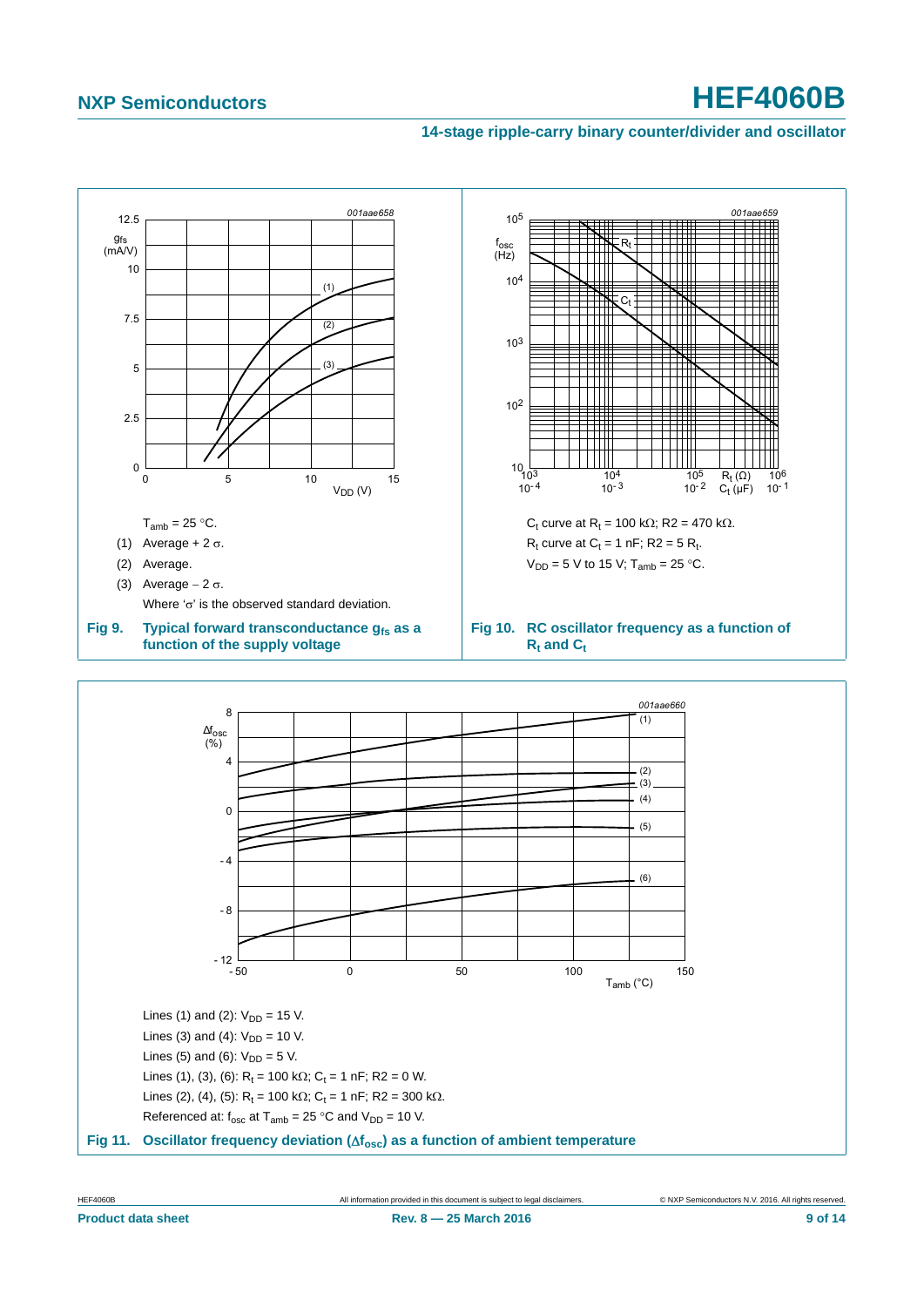**14-stage ripple-carry binary counter/divider and oscillator**

# <span id="page-9-0"></span>**13. Package outline**



#### **Fig 12. Package outline SOT109-1 (SO16)**

**Product data sheet Rev. 8 — 25 March 2016 10 of 14 10 of 14**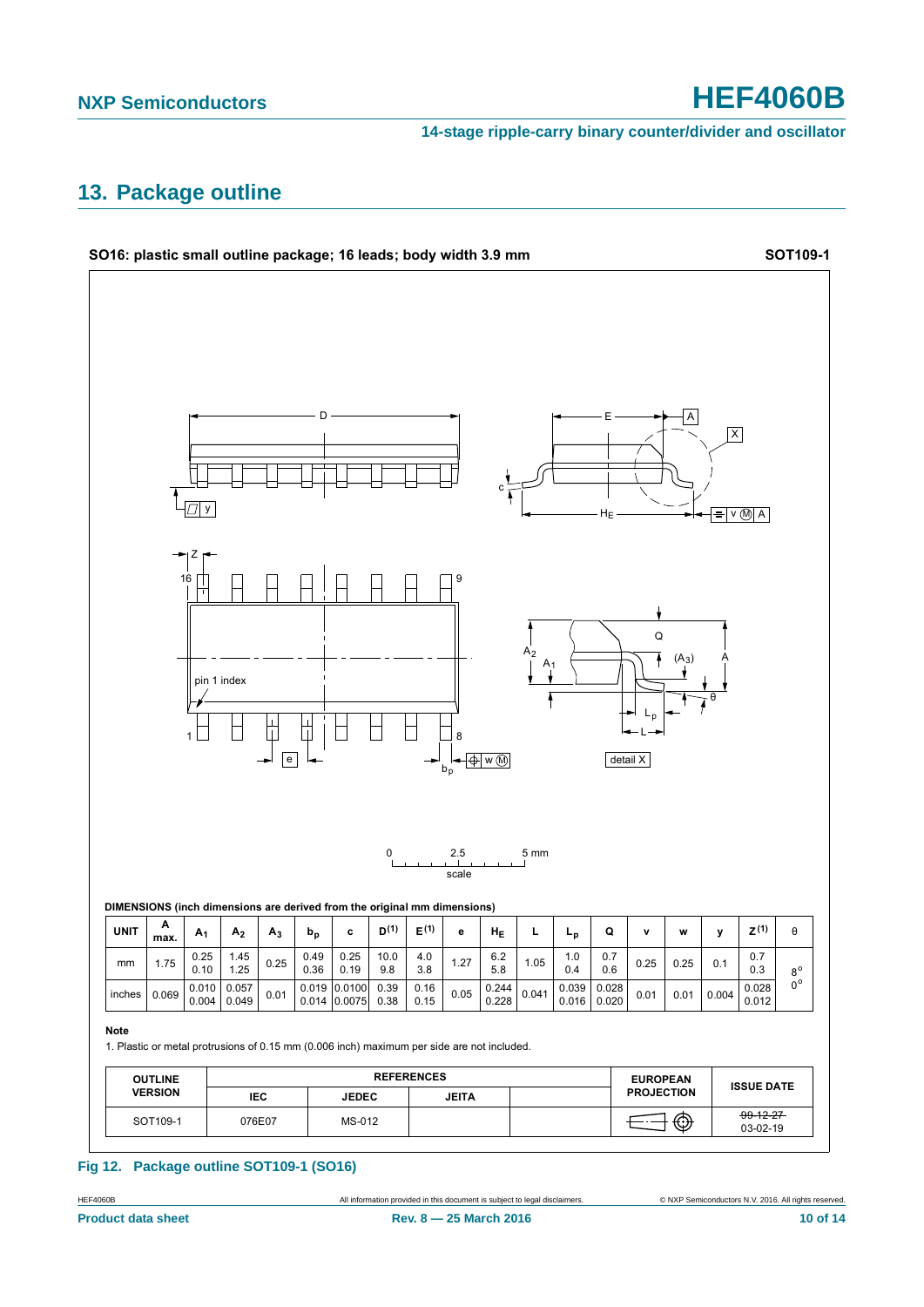# <span id="page-10-0"></span>**14. Revision history**

#### **Table 11. Revision history**

| Document ID         | Release date         | Data sheet status                                               | <b>Change notice</b> | <b>Supersedes</b>   |  |  |  |  |
|---------------------|----------------------|-----------------------------------------------------------------|----------------------|---------------------|--|--|--|--|
| HEF4060B v.8        | 20160325             | Product data sheet                                              |                      | <b>HEF4060B v.7</b> |  |  |  |  |
| Modifications:      |                      | Type number HEF4060BP (SOT38-4) removed.                        |                      |                     |  |  |  |  |
| <b>HEF4060B v.7</b> | 20111116             | Product data sheet                                              |                      | HEF4060B v.6        |  |  |  |  |
| Modifications:      | Legal pages updated. |                                                                 |                      |                     |  |  |  |  |
|                     |                      | • Changes in "General description" and "Features and benefits". |                      |                     |  |  |  |  |
|                     |                      | Section "Applications" removed.                                 |                      |                     |  |  |  |  |
| <b>HEF4060B v.6</b> | 20110511             | Product data sheet                                              |                      | <b>HEF4060B v.5</b> |  |  |  |  |
| HEF4060B v.5        | 20091127             | Product data sheet                                              |                      | HEF4060B v.4        |  |  |  |  |
| HEF4060B v.4        | 20090817             | Product data sheet                                              |                      | HEF4060B CNV v.3    |  |  |  |  |
| HEF4060B CNV v.3    | 19950101             | Product specification                                           |                      | HEF4060B_CNV v.2    |  |  |  |  |
| HEF4060B_CNV v.2    | 19950101             | Product specification                                           |                      |                     |  |  |  |  |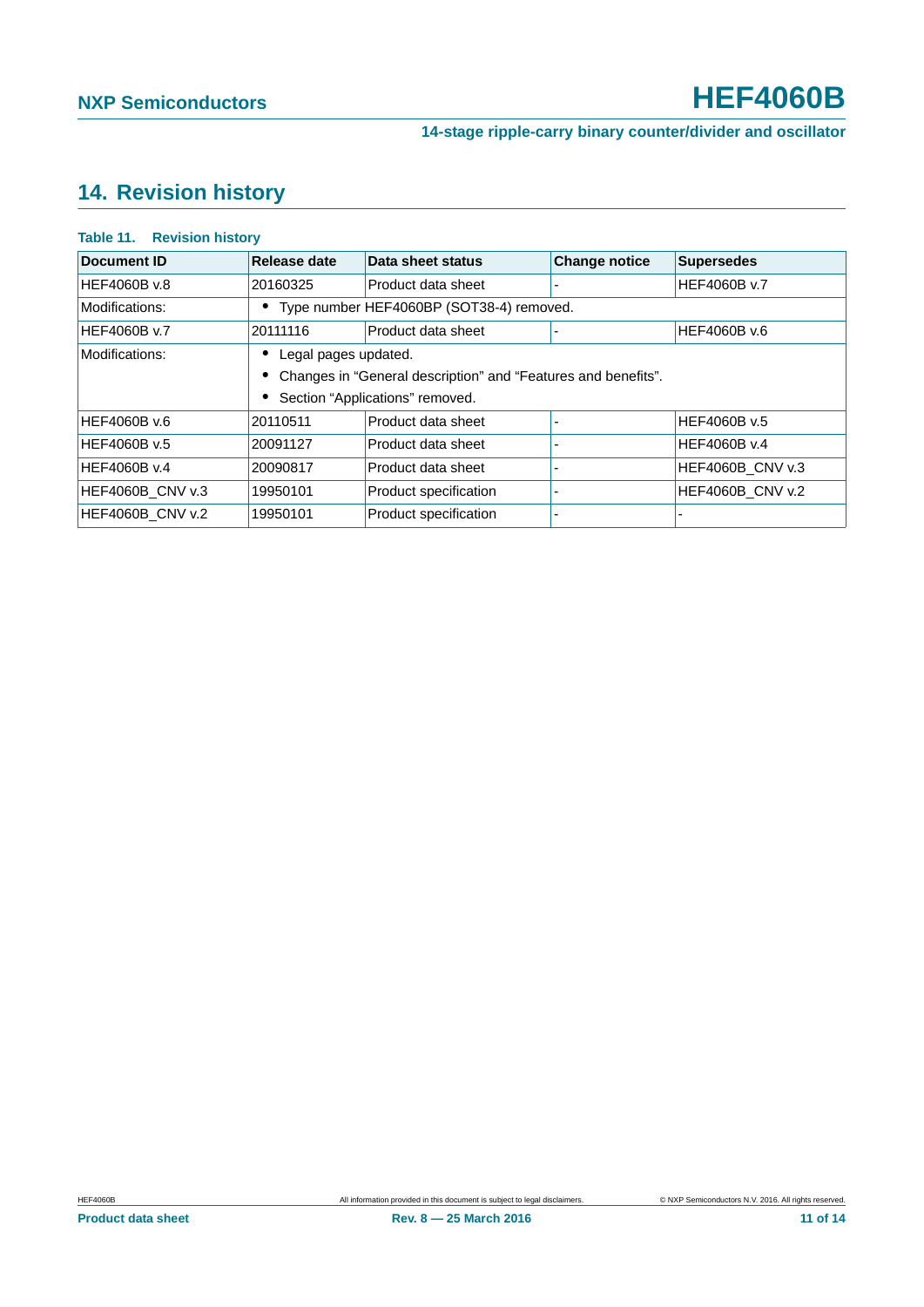# <span id="page-11-3"></span>**15. Legal information**

### <span id="page-11-4"></span>**15.1 Data sheet status**

| Document status[1][2]          | <b>Product status</b> <sup>[3]</sup> | <b>Definition</b>                                                                     |
|--------------------------------|--------------------------------------|---------------------------------------------------------------------------------------|
| Objective [short] data sheet   | Development                          | This document contains data from the objective specification for product development. |
| Preliminary [short] data sheet | Qualification                        | This document contains data from the preliminary specification.                       |
| Product [short] data sheet     | Production                           | This document contains the product specification.                                     |

<span id="page-11-0"></span>[1] Please consult the most recently issued document before initiating or completing a design.

<span id="page-11-1"></span>[2] The term 'short data sheet' is explained in section "Definitions".

<span id="page-11-2"></span>[3] The product status of device(s) described in this document may have changed since this document was published and may differ in case of multiple devices. The latest product status<br>information is available on the Intern

## <span id="page-11-5"></span>**15.2 Definitions**

**Draft —** The document is a draft version only. The content is still under internal review and subject to formal approval, which may result in modifications or additions. NXP Semiconductors does not give any representations or warranties as to the accuracy or completeness of information included herein and shall have no liability for the consequences of use of such information.

**Short data sheet —** A short data sheet is an extract from a full data sheet with the same product type number(s) and title. A short data sheet is intended for quick reference only and should not be relied upon to contain detailed and full information. For detailed and full information see the relevant full data sheet, which is available on request via the local NXP Semiconductors sales office. In case of any inconsistency or conflict with the short data sheet, the full data sheet shall prevail.

**Product specification —** The information and data provided in a Product data sheet shall define the specification of the product as agreed between NXP Semiconductors and its customer, unless NXP Semiconductors and customer have explicitly agreed otherwise in writing. In no event however, shall an agreement be valid in which the NXP Semiconductors product is deemed to offer functions and qualities beyond those described in the Product data sheet.

## <span id="page-11-6"></span>**15.3 Disclaimers**

**Limited warranty and liability —** Information in this document is believed to be accurate and reliable. However, NXP Semiconductors does not give any representations or warranties, expressed or implied, as to the accuracy or completeness of such information and shall have no liability for the consequences of use of such information. NXP Semiconductors takes no responsibility for the content in this document if provided by an information source outside of NXP Semiconductors.

In no event shall NXP Semiconductors be liable for any indirect, incidental, punitive, special or consequential damages (including - without limitation - lost profits, lost savings, business interruption, costs related to the removal or replacement of any products or rework charges) whether or not such damages are based on tort (including negligence), warranty, breach of contract or any other legal theory.

Notwithstanding any damages that customer might incur for any reason whatsoever, NXP Semiconductors' aggregate and cumulative liability towards customer for the products described herein shall be limited in accordance with the *Terms and conditions of commercial sale* of NXP Semiconductors.

**Right to make changes —** NXP Semiconductors reserves the right to make changes to information published in this document, including without limitation specifications and product descriptions, at any time and without notice. This document supersedes and replaces all information supplied prior to the publication hereof.

**Suitability for use —** NXP Semiconductors products are not designed, authorized or warranted to be suitable for use in life support, life-critical or safety-critical systems or equipment, nor in applications where failure or malfunction of an NXP Semiconductors product can reasonably be expected to result in personal injury, death or severe property or environmental damage. NXP Semiconductors and its suppliers accept no liability for inclusion and/or use of NXP Semiconductors products in such equipment or applications and therefore such inclusion and/or use is at the customer's own risk.

**Applications —** Applications that are described herein for any of these products are for illustrative purposes only. NXP Semiconductors makes no representation or warranty that such applications will be suitable for the specified use without further testing or modification.

Customers are responsible for the design and operation of their applications and products using NXP Semiconductors products, and NXP Semiconductors accepts no liability for any assistance with applications or customer product design. It is customer's sole responsibility to determine whether the NXP Semiconductors product is suitable and fit for the customer's applications and products planned, as well as for the planned application and use of customer's third party customer(s). Customers should provide appropriate design and operating safeguards to minimize the risks associated with their applications and products.

NXP Semiconductors does not accept any liability related to any default, damage, costs or problem which is based on any weakness or default in the customer's applications or products, or the application or use by customer's third party customer(s). Customer is responsible for doing all necessary testing for the customer's applications and products using NXP Semiconductors products in order to avoid a default of the applications and the products or of the application or use by customer's third party customer(s). NXP does not accept any liability in this respect.

**Limiting values —** Stress above one or more limiting values (as defined in the Absolute Maximum Ratings System of IEC 60134) will cause permanent damage to the device. Limiting values are stress ratings only and (proper) operation of the device at these or any other conditions above those given in the Recommended operating conditions section (if present) or the Characteristics sections of this document is not warranted. Constant or repeated exposure to limiting values will permanently and irreversibly affect the quality and reliability of the device.

**Terms and conditions of commercial sale —** NXP Semiconductors products are sold subject to the general terms and conditions of commercial sale, as published at<http://www.nxp.com/profile/terms>, unless otherwise agreed in a valid written individual agreement. In case an individual agreement is concluded only the terms and conditions of the respective agreement shall apply. NXP Semiconductors hereby expressly objects to applying the customer's general terms and conditions with regard to the purchase of NXP Semiconductors products by customer.

**No offer to sell or license —** Nothing in this document may be interpreted or construed as an offer to sell products that is open for acceptance or the grant, conveyance or implication of any license under any copyrights, patents or other industrial or intellectual property rights.

HEF4060B All information provided in this document is subject to legal disclaimers. © NXP Semiconductors N.V. 2016. All rights reserved.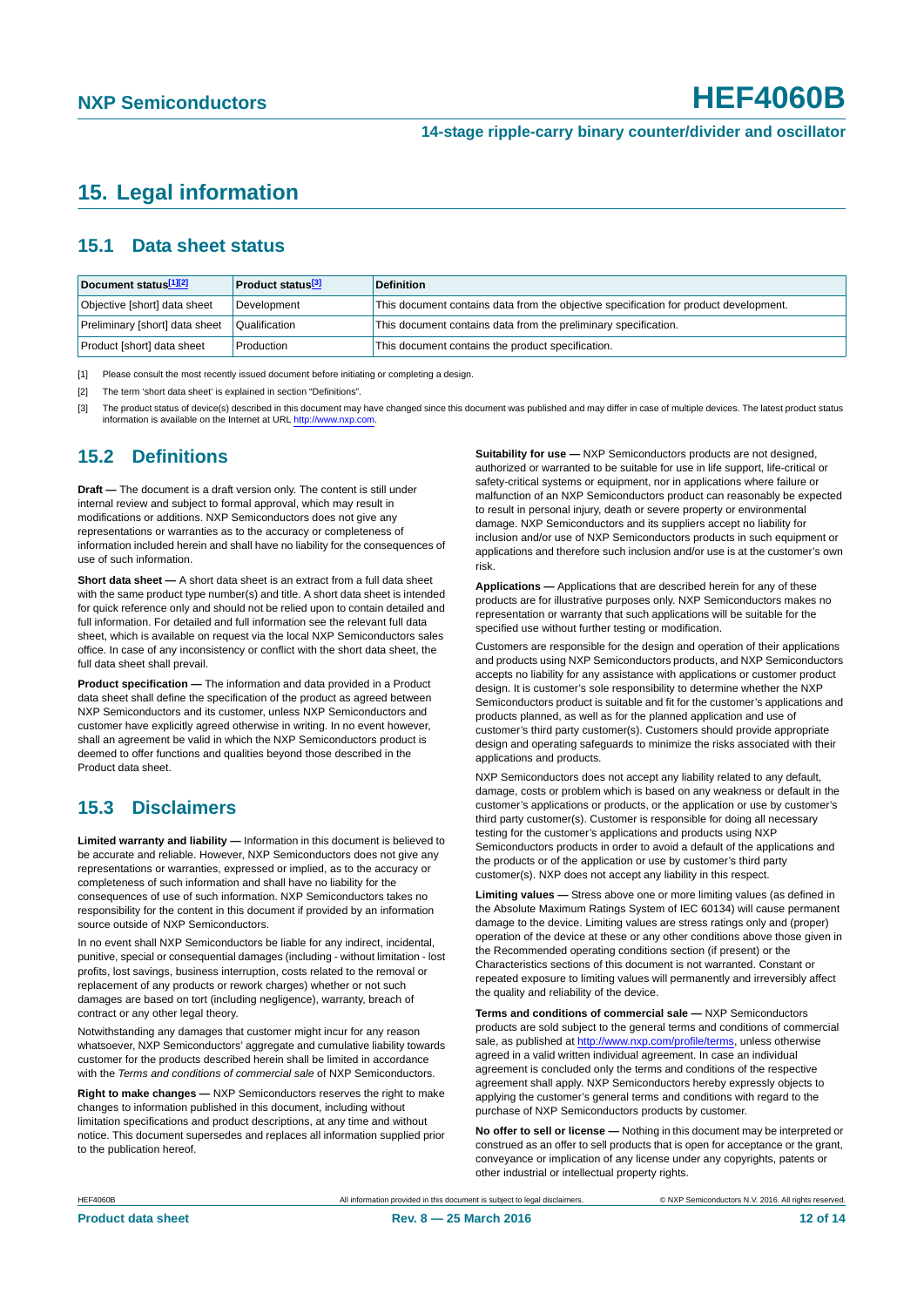#### **14-stage ripple-carry binary counter/divider and oscillator**

**Export control —** This document as well as the item(s) described herein may be subject to export control regulations. Export might require a prior authorization from competent authorities.

**Non-automotive qualified products —** Unless this data sheet expressly states that this specific NXP Semiconductors product is automotive qualified, the product is not suitable for automotive use. It is neither qualified nor tested in accordance with automotive testing or application requirements. NXP Semiconductors accepts no liability for inclusion and/or use of non-automotive qualified products in automotive equipment or applications.

In the event that customer uses the product for design-in and use in automotive applications to automotive specifications and standards, customer (a) shall use the product without NXP Semiconductors' warranty of the product for such automotive applications, use and specifications, and (b) whenever customer uses the product for automotive applications beyond

NXP Semiconductors' specifications such use shall be solely at customer's own risk, and (c) customer fully indemnifies NXP Semiconductors for any liability, damages or failed product claims resulting from customer design and use of the product for automotive applications beyond NXP Semiconductors' standard warranty and NXP Semiconductors' product specifications.

**Translations —** A non-English (translated) version of a document is for reference only. The English version shall prevail in case of any discrepancy between the translated and English versions.

## <span id="page-12-0"></span>**15.4 Trademarks**

Notice: All referenced brands, product names, service names and trademarks are the property of their respective owners.

# <span id="page-12-1"></span>**16. Contact information**

For more information, please visit: **http://www.nxp.com**

For sales office addresses, please send an email to: **salesaddresses@nxp.com**